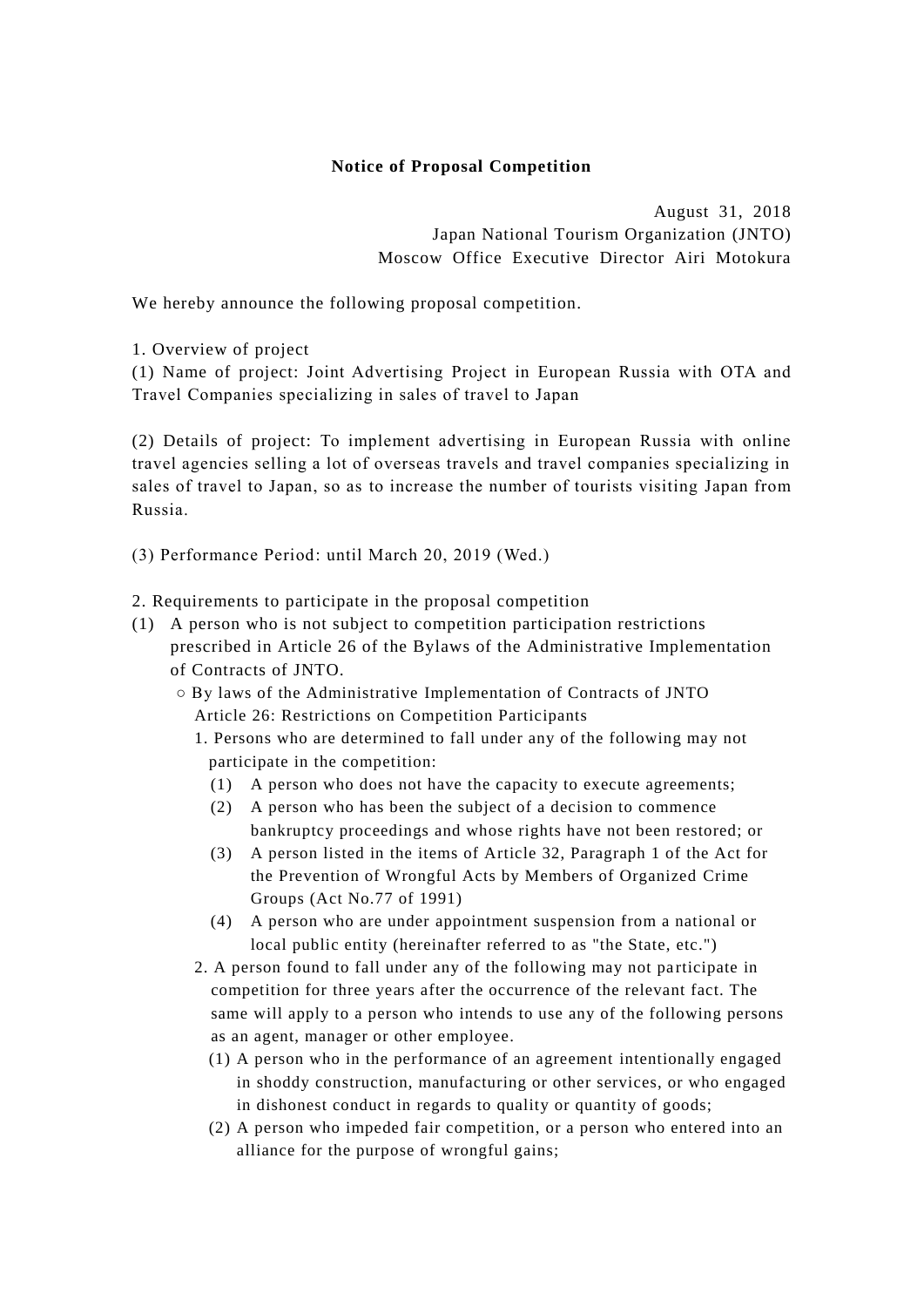- (3) A person who obstructed a successful bidder from executing an agreement or a contractual party from performing an agreement;
- (4) A person who obstructed personnel engaged in the performance of supervision or audit work;
- (5) A person who without a valid reason failed to perform an agreement;
- (6) A person who, in a case where pursuant to an agreement the amount of consideration is to be fixed after the agreement, willfully demanded an exorbitant amount of consideration based on false facts; or
- (7) A person who, in the performance of an agreement, used an agent, manager or other employee who fell under any of the foregoing categories within the past two years.
- 3. A person who uses any person who falls under any of the preceding items as bidding agent may be disqualified from participating in the competition.
- (2) A person who has not been subject to any penalty under law of Russia in the past three years.
- (3) A person who is registered as a corporation in Russia (in the case of an individual business operator, registered as a resident) and is not delinquent in the payment of corporate taxes or other taxes.
- (4) A person who confirmed that there is no potential risk to entering into contract with JNTO (nonresident) regarding Russian currency control rules.
- 3. Procedures
	- (1) Department in charge: JNTO Moscow Office Person in charge: Nao HASHINAGA Address: 3rd Floor, 5, Bryanskaya Street, Moscow, Russia TEL:+7-495-995-0120  $FAX: +7-495-995-0145$ Email: mow@jnto.go.jp
	- (2) Period and method of delivery of the Request for Proposals From: August 31, 2018 (Fri.) Closing: September 13, 2018 (Thur.), 5pm (Moscow Time). Method: By hand at Moscow Office or via e-mail. If delivery of the Request for Proposals is desired, please contact the person mentioned in (1) above in advance.
	- (3) Deadline, place and method of submission of proposal Submit to (1) above by September 14, 2018 (Fri.), 12 noon (Moscow Time, no exceptions). Limited to hand delivery or post (in the case of post, the proposal must be received by the submission deadline, and record of delivery must be certifiable).

The following documents are to be submitted to JNTO at time of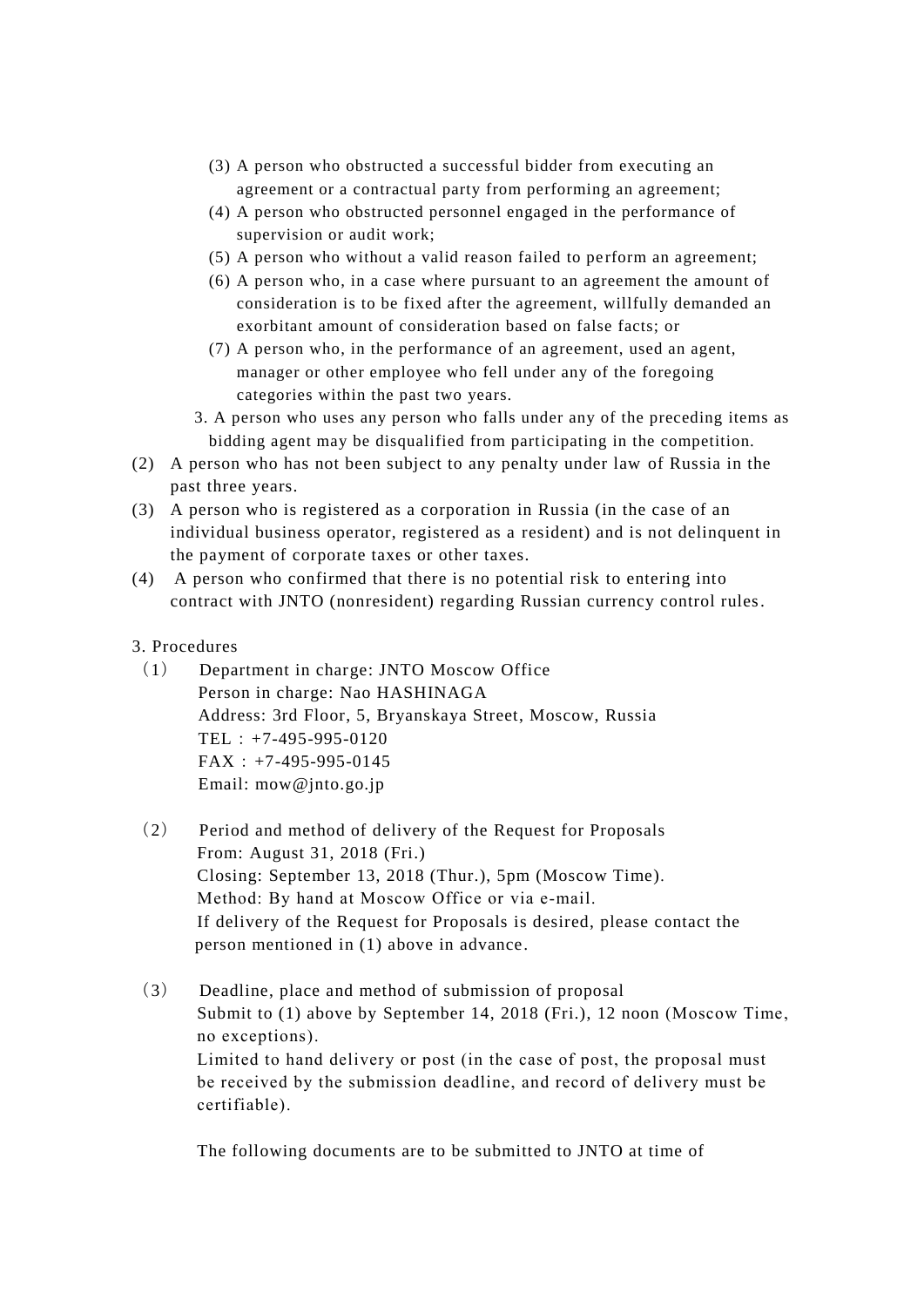submission of proposal. (A copy of the Unified Qualification for Participating in Tendering Procedures across all Japan's ministries and government agencies may be substituted for the following documents.)

- ① Certificate of corporate unified state register (EGRUL)
- ② Tax registration certificate
- ③ Authorized copy of the representative director's passport
- ④ Company Profile (Please specify the following items.)
- (1) Company name
- (2) Company address
- (3) Representative's contact information (E-mail, Web etc.)
- (4) Service provision included in the plan

(5) Contact information of the person in charge (contact address of the project manager)

\* Copies of these documents, made by camera or photocopier, are acceptable under the condition that they are the same size as the original and high-quality.

- (4) An explanatory meeting will not be held.
- (5) Upon receiving a proposal, JNTO will conduct a preliminary review meeting and may request the proponent to provide additional information on the proposal. If required, further meetings will be held.

## 4. Others

- (1) The language used in the procedures shall be in English or Japanese (and Russian if needed), and the currency shall be Russian ruble.
- (2) Inquiries for related information should be directed to the person in 3.(1) above.
- (3) Expenses for preparation and submission of the proposal will be borne by the person submitting the proposal.
- (4) There will be no secondary use of a submitted proposal without the permission of the person who submitted the relevant proposal.
- (5) If a proposal contains any matters that are not true, such proposal will be invalidated, and the applicant who entered such matters may be suspended from participating in public bids.
- (6) If, in regards to the content of a selected proposal, there is a request on the basis of the screening standards for JNTO's information announcements, such disclosure will be made using documents prepared in advance to be disclosed.
- (7) A person whose proposal has been selected is a person who was specified as the most suitable person as a result of the proposal competition, but until agreement procedures are completed pursuant to JNTO's accounting